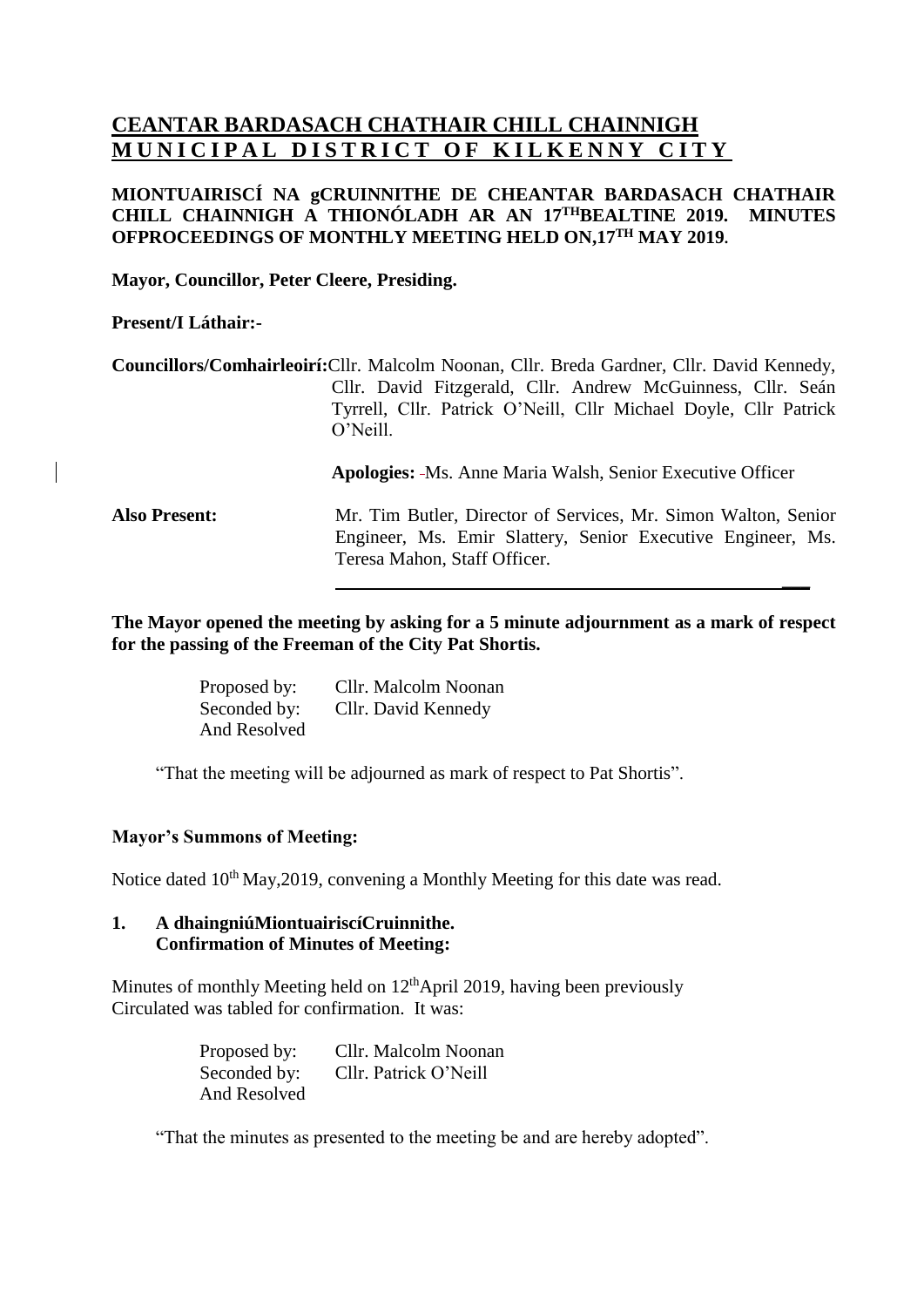#### **2. Votes of Sympathy**

The Members joined with the Mayor in offering a Vote of Sympathy to the families of the following recently deceased:

Teresa O'Shea, Cherrymount, Stoneyford, Co, Kilkenny. Very Rev. Msgr. James Walsh, Ballagh, Knocktopher,Co. Kilkenny. Paddy Butler, Sycamore Drive, Ardnore, Kilkenny. Jimmy Cashin, Archers Court, Ardnore, Kilkenny. Tommy O'Connell, 71 Maudlin Street, Kilkenny. Tommy McGuinness, Maudlin Street, Kilkenny. Audrey Marnell, Clarnwood, Freshford Rd., Kilkenny. John Mullins, Caomhnu, Kilceene, Kilkenny. Donal O'Brien, Coolgrange, Kilkenny Peggy O'Neill, Margaretsfield, Kilkenny.

A minute silence was held for all.

The Mayor congratulated Cllr. Andrew McGuinness on the birth of his baby.

#### **3. AthchóiriúarSráideOrmonde Ormonde Street Refurbishment**

Mr. Simon Walton gave a presentation on the proposed urban enhancement scheme for Ormonde Street. He explained the street was declared as a public street 3 years ago but it falls short of the standard of other streets in Kilkenny. This scheme is designed to address this. He described how the scheme had been drawn up in consultation with local businesses, hotels and residents of Ormonde Street. The main features of the scheme include:

- No vehicle turn into Patrick Street from Ormonde Street.
- ●Two-way traffic from New Street to Multi-story car park.
- Lower end of street will be one way only in the direction of New Street.
- Traffic markings at the Ormonde Street/New Street Junction including a yellow box.
- Wider footpaths and seating for businesses along the street.
- Removal of unsuitable lime trees and replace with planter boxes.
- Kilkenny Medieval City Wall will be marked where it crosses Ormonde Street.

|                | It was proposed Cllr. Andrew McGuinness |
|----------------|-----------------------------------------|
|                | Seconded by: Cllr. Malcolm Noonan       |
| And All Agreed |                                         |

That the Plan should go for public consultation.

The plan will go on display from Friday 31st May to Friday 12th July. The display will include an explanation booklet, an assessment report, planning report, archaeological & architectural impact assessment reports and book of drawings.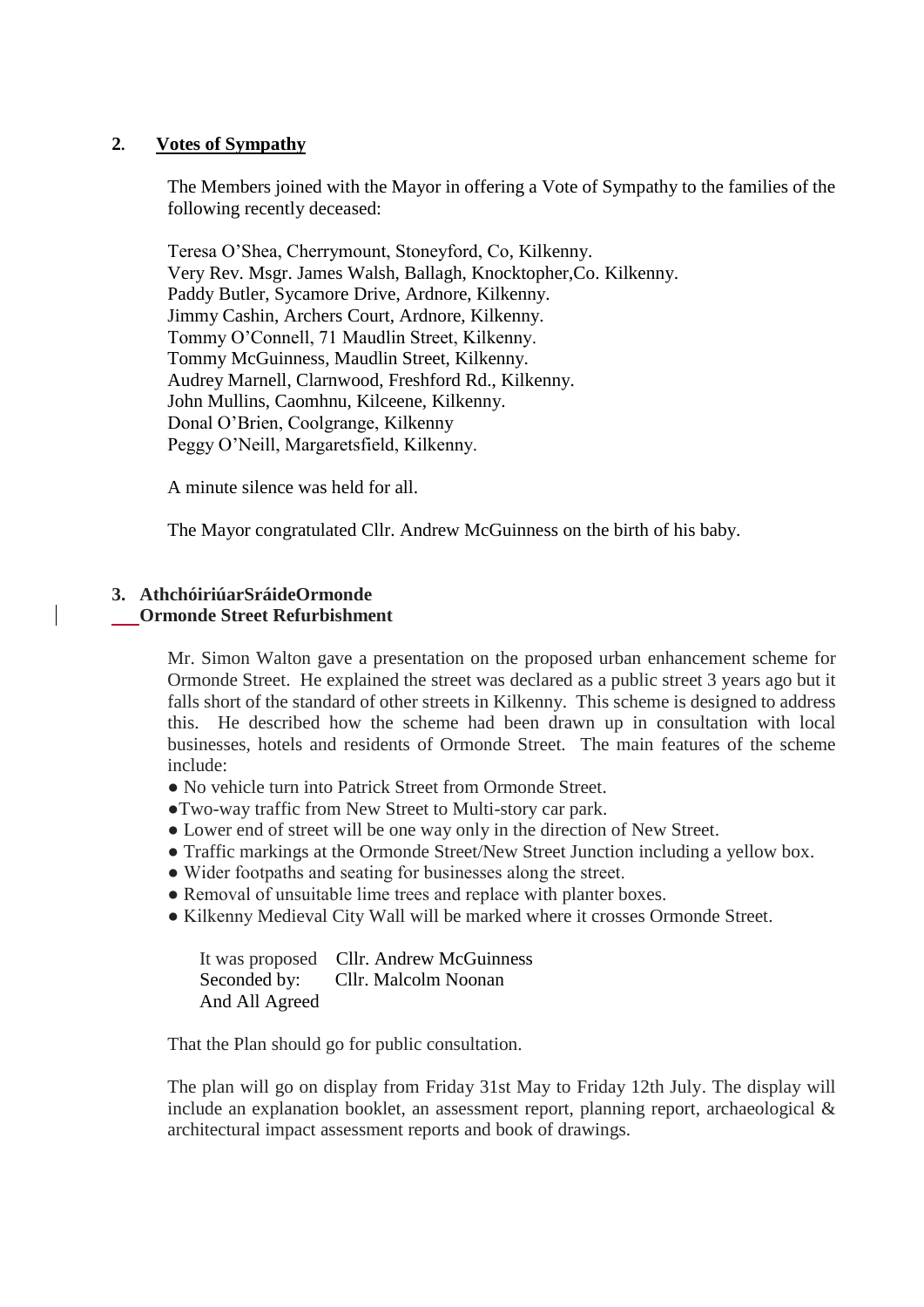The Members congratulated Mr. Walton on the plan and made the follow observations and comments:

- Contra flow cycle way
- Enhancement of the walls at the Multi-storey car park
- Visually impaired enhancements, wheelchair accessibility and disable parking
- Yellow box junction on New Street
- Type of paving that will be used
- On street parking
- Cost of scheme
- Possible start date.

Mr. Walton responded to Members confirming that bicycles will have 2-way flow. He explained that he had met with Q park and he is hoping that the scheme will encourage all business on the street to improve their appearance. He made it clear that the street will be disabled friendly but said that he can't control people's behaviour in the amount of time they park in the disabled spaces. He explained that traffic control measures could be introduced if necessary once the scheme was completed. On street parking will be limited to provide more seating for businesses but with an 800 space car park just off the street, parking should not be a problem. The scheme is estimated to cost approximately  $\epsilon_1$ million euros, with funding coming from development contributions and the Urban Regeneration and Development Fund. Mr. Walton stated that it was unlikely the scheme would start before 2020 but the timing of works would be sensitive to businesses and the public.

# **4. Nuashonrú ar thionscadail bóithre agus ar bhóithre**

- a) Update on Road Projects
- b) Roads

Ms. Emir Slattery and Mr. Simon Walton provided members with written updates on the road projects, roadworks and closures for the Kilkenny Municipal District East and West.

Members thanked Ms. Slattery and Mr. Walton and raised the following queries in relation to other road items.

- Sign -Dunningstown Road junction
- Possibility of having a more visible sign on the Waterford Road coming into Thomastown.
- Cement spillage at the Culvert in Thomastown.
- The number of covered bus stops for the new bus service
- Promoting the new bus service e.g. free travel for the 1st week.
- Possibility of relocating the bus stops for the new bus service
- Crossing at junctions from the Dublin Road to Waterford Road, overbridges and zebra crossings

Mr. Butler, Ms Slattery and Mr. Walton responded to members. Ms. Slattery confirmed that the signage in Thomastown complies with statutory requirements. If people are speeding into Thomastown it is a Garda enforcement issue. Mr. Butler explained that a seal had broken when the cement was being poured at the Culvert but the works were